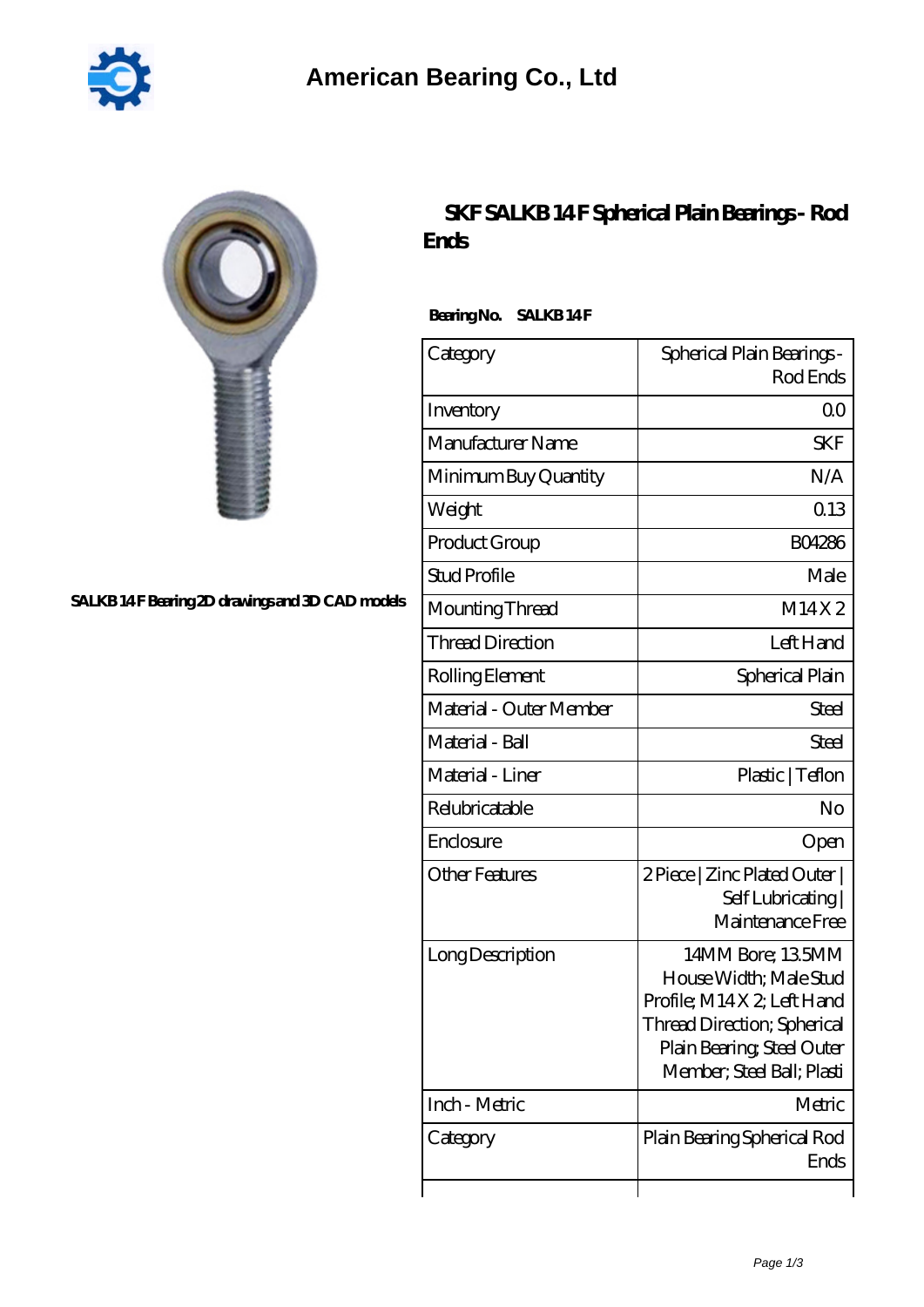

## **[American Bearing Co., Ltd](https://2reflex.de)**

| <b>UNSPSC</b>                   | 31171508                              |
|---------------------------------|---------------------------------------|
| Harmonized Tariff Code          | 8483308055                            |
| Noun                            | Bearing                               |
| Keyword 3                       | Rod End                               |
| Keyword String                  | Plain Spherical Rod End               |
| Manufacturer URL                | http://www.skf.com                    |
| Manufacturer Item Number        | <b>SALKB14F</b>                       |
| Weight/LBS                      | 0287                                  |
| d                               | 0551 Inch   14 Millimeter             |
| Housing Width                   | 0531 Inch   135 Millimeter            |
| <b>Ball Width</b>               | Q748Inch   19Millimeter               |
| bore diameter:                  | $14 \text{mm}$                        |
| ball material:                  | <b>Steel</b>                          |
| misalignment angle:             | $16^{\circ}$                          |
| race material:                  | PTFE Composite                        |
| shank thread length:            | 36mm                                  |
| radial static load capacity:    | 25.5kN                                |
| rod end type:                   | Male Threaded                         |
| operating temperature<br>range: | $-40$ to + 75° F                      |
| shank thread size:              | M14                                   |
| head diameter:                  | 37 mm                                 |
| thread direction:               | Left Hand                             |
| head width:                     | 135 <sub>mm</sub>                     |
| grade:                          | Commercial/Industrial                 |
| ball width:                     | 19 <sub>mm</sub>                      |
| lubrication type:               | Maintenance Free/Self-<br>Lubricating |
| length to ball center:          | 60mm                                  |
| housing material:               | Zinc-Plated Steel                     |
| standards met:                  | ISO 12240-4:1998, ISO<br>965-1:1998   |
| d                               | 14mm                                  |
|                                 |                                       |